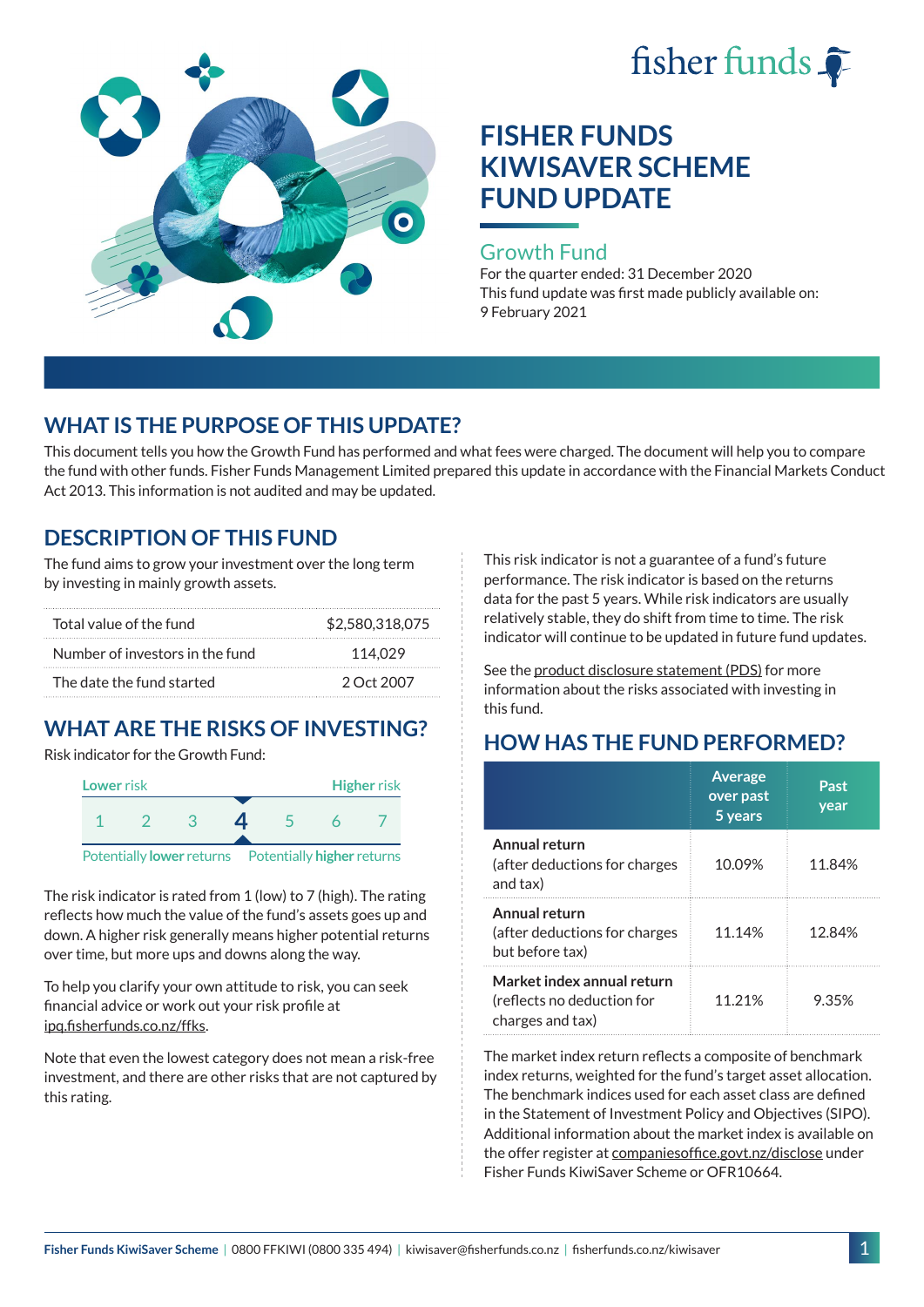## **ANNUAL RETURN GRAPH**



This shows the return after fund charges and tax for each of the last 10 years ending 31 March. The last bar shows the average annual return for the last 10 years, up to 31 December 2020.

**Important:** This does not tell you how the fund will perform in the future.

Returns in this update are after tax at the highest prescribed investor rate (PIR) of tax for an individual New Zealand resident. Your tax may be lower. The market index return reflects no deduction for charges and tax.

### **WHAT FEES ARE INVESTORS CHARGED?**

Investors in the Growth Fund are charged fund charges that include GST. In the year to 31 March 2020 these were:

|                                                       | % of net asset value   |  |
|-------------------------------------------------------|------------------------|--|
| <b>Total fund charges</b>                             | 1.23%                  |  |
| Which are made up of:                                 |                        |  |
| <b>Total management and</b><br>administration charges | 1.03%                  |  |
| Including:                                            |                        |  |
| Manager's basic fee                                   | 0.96%                  |  |
| Other management and<br>administration charges        | 0.07%                  |  |
| Total performance-based fees <sup>1</sup>             | 0.20%                  |  |
| Other charges:                                        | \$ amount per investor |  |
| Annual membership fee                                 |                        |  |

\* The account fee reduced from \$3 per month (\$36 per annum) to \$1.95 per month (\$23.40 per annum) on 1 July 2020.

Small differences in fees and charges can have a big impact on your investment over the long term.

### **EXAMPLE OF HOW THIS APPLIES TO AN INVESTOR**

Sarah had \$10,000 in the fund at the start of the year and did not make any further contributions. At the end of the year, Sarah received a return after fund charges were deducted of \$1,184 (that is 11.84% of her initial \$10,000). Sarah also paid \$36 in other charges. This gives Sarah a total return after tax of \$1,148 for the year.

#### **WHAT DOES THE FUND INVEST IN? Actual investment mix**

This shows the types of assets that the fund invests in.



#### **Target investment mix**

This shows the mix of assets that the fund generally intends to invest in.